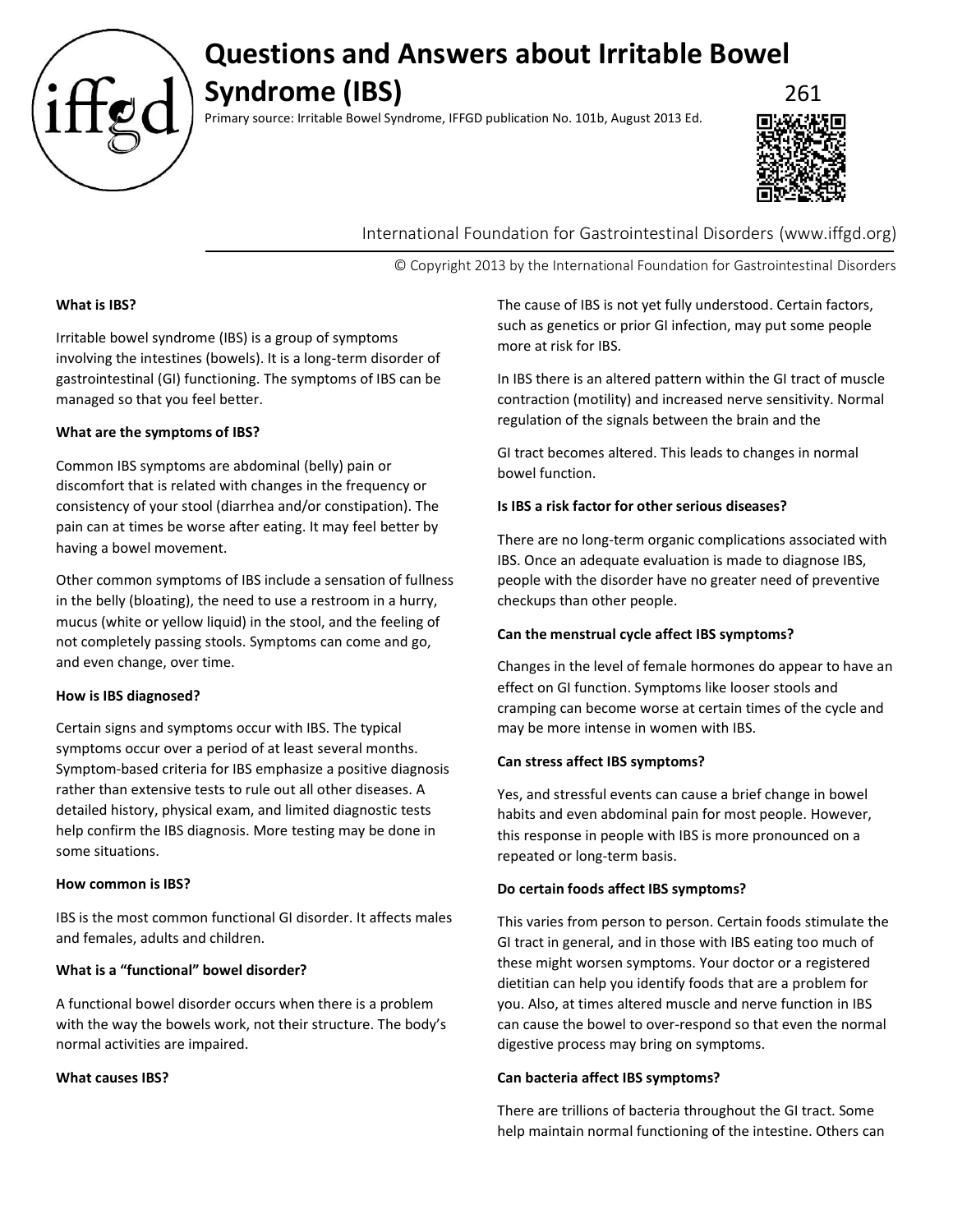cause infection or inflammation. When the normal balance in the intestine between beneficial and harmful bacteria is changed, it may lead to changes in the function of the GI tract and chronic GI symptoms.

## **How is IBS treated?**

Treatment of IBS differs from person to person. The key to getting relief for IBS is to understand that IBS is a complex motility and sensory disorder. Good communication between you and your health care provider is the foundation for successful management of IBS. Working together you can achieve major improvement and control over your symptoms of IBS. Always discuss any treatment with your doctor so you understand the therapy, are aware of alternatives, know the risks as well as benefits, and know what to do if side effects occur or symptoms return.

The first line of treatment for IBS includes general measures such as establishing a relationship with a doctor familiar with IBS and learning more about IBS. Begin by exploring lifestyle changes that may be related to your symptoms. Lifestyle changes include things you have control over.

## **What lifestyle changes help?**

If some foods worsen symptoms, reduce or avoid them. If pain occurs after eating, try eating smaller and more frequent meals. Exercise can help reduce stress levels and positively influence IBS. Having IBS is itself a stress. Learning more about IBS, communicating effectively with your health care provider, and taking an active role in your self-care can reduce that stress.

## **What medicines help?**

Medicines to treat IBS should be used under the supervision of a physician. An antispasmodic (a drug that reduces muscle spasms) may ease meal related pain. Anti-diarrheal agents can be effective in preventing and relieving diarrhea. Laxatives can help treat constipation. These medicines may only be needed now and then.

Other medicines may need to be taken on a more long-term basis to relieve the pain and improve the changes in bowel habit. These are prescription drugs intended for specific use under a doctor's supervision. Examples include low-dose antidepressant agents and relatively newer medications that include alosetron (Lotronex) or eluxadoline (Viberzi) for IBS with diarrhea, and lubiprostone (Amitiza) or linaclotide (Linzess) for IBS with constipation.

## **If my doctor prescribed an antidepressant to treat my IBS does that mean I have a psychological disorder?**

Not necessarily. In IBS low-dose antidepressants are useful because this class of drugs can help to reduce pain and also overall symptoms. For these purposes, doses are much lower than what is used to treat depression.

# **Do probiotics or antibiotics help?**

There is some evidence that certain probiotics may help improve IBS symptoms, but some will aggravate symptoms. It's not yet always clear which variety will help or who will benefit.

A short course of the antibiotic rifaximin (Xifaxan) has been shown to help some people with IBS with diarrhea. Its longterm utility is still being studied.

# **Can psychological and behavioral therapies help?**

These therapies may be helpful. For example, relaxation therapy can help promote well-being. Hypnosis and cognitive behavioral therapy (CBT), delivered by trained therapists knowledgeable about IBS, have been shown to reduce pain and other IBS symptoms in some people.

# **How do I best work with my health care provider?**

In general, a good relationship with your health care provider is important for successful management of IBS. This means your physician will take into account your needs, help you to identify factors that seem to influence your IBS symptoms, and work with you to develop a long-term plan to manage your symptoms.

If you are interested in being referred to another health care provider, such as a physician with special expertise in IBS, a therapist for psychological treatment, or an alternative medicine provider, you should explain this to your physician and an appropriate referral should be made.

# **So overall, how do I deal with IBS?**

Here are some guidelines to help find what works for you.

- Try to take an active role in your own health care. Obtain educational materials from your doctor and an organization such as IFFGD to learn more about IBS and how to best manage your symptoms.
- Try to identify factors that may make your symptoms worse. Keep a daily diary for at least a week or two. Talk to your doctor or other health care provider to help sort this out.
- Use medicines to relieve or avoid onset of symptoms. Talk to your doctor to discuss which medicine may be right for your symptoms and circumstances.
- Consider non-drug treatment options to help decrease symptoms.
- Look for and address any sources of stress in your life that may impact your symptoms.
- Work together with your health care provider to design and apply a plan to manage your particular symptoms and improve your quality of life.